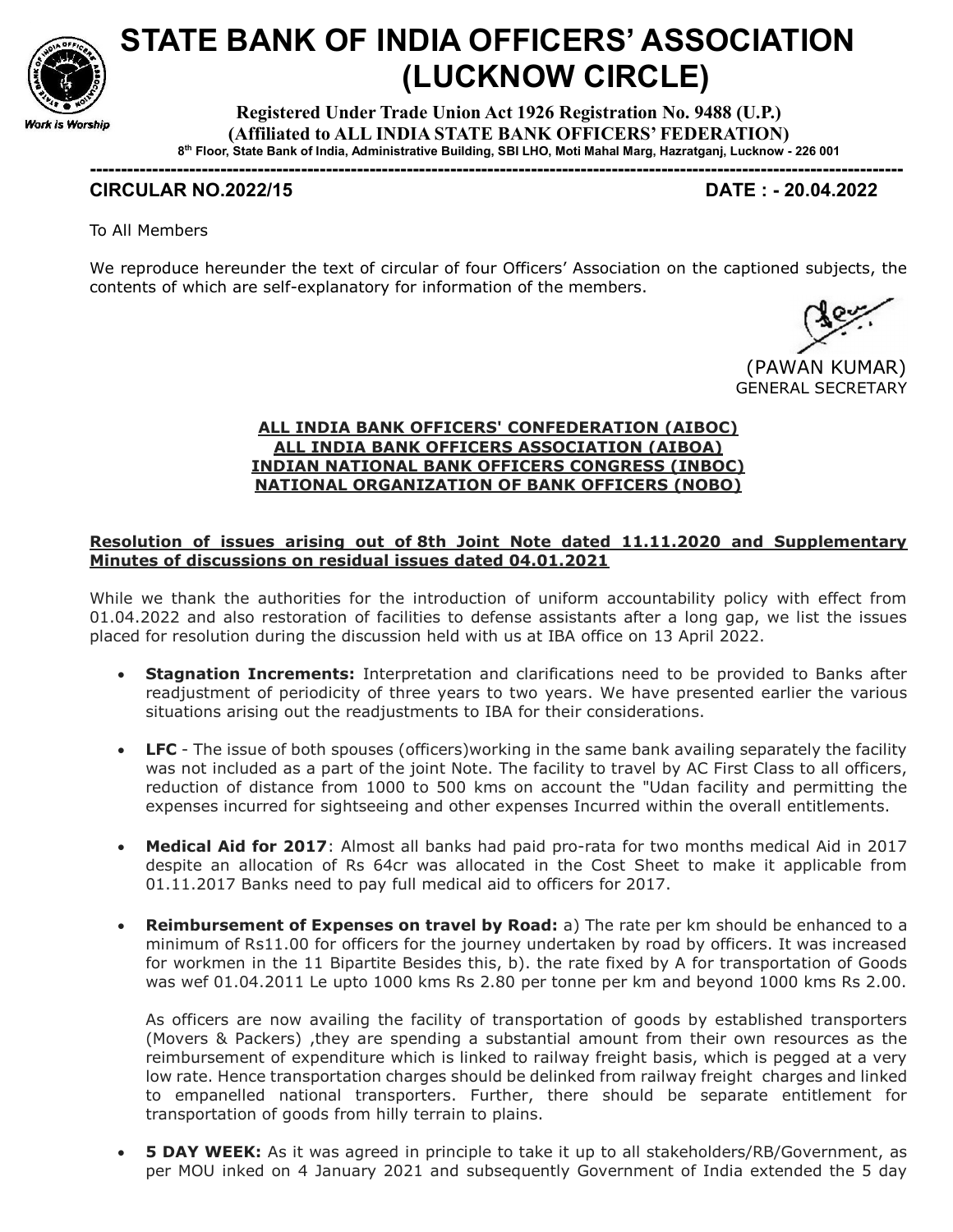week as per the notification dated 15 April 2021 to LIC workforce, resolution of this issue, brooks no delay. To secure the work life balance for the officers, IBA should take up Government of India on priority.

- **DOUBLE JEOPARDY:** An officer, who has opted out of the promotional exercise, should not be denied of the payment of POP and Stagnation Increments. Earlier, IBA had clarified in clear terms that the difference between refusal of promotion and also the non-participation in the promotion exercise, IBA to reiterate the clarification to member Banks in the wake of mass transfers following bank mergers that have taken place across the banks leading to huge number of officers especially lady officers opting out of the promotion exercise for domestic reasons.
- **UPDATION OF PENSION**: There was clear expression of appointment of an actuary on the date of signing the MOU on 4 Jan 2021 . IBA to inform the findings and re-engage another actuary preferably M/s Bhudex Chater and associates.
- D & A REGULATIONS: As the uniform accountability policy has come to stay in the industry with effect from 01.04.2022, there is an imperative need also to classify the misconducts as Minor and Major coupled with the effects of punishments.
- CHILD CARE LEAVE AND GRID HOLIDAYS: Officers to be given CCL as per central Govt guidelines. Additional holidays to be provided to officers working in national Grids and in Cleaning CPCs which are linked to grids.
- NORTH-EAST ALLOWANCE: North-East allowance to be paid to all officers posted in 7 states in the North-east as is being by RBI and Central govt.
- ANOMALY IN DA PAYABLE TO BANKING WORKFORCE AND LIC Calculations along with chart showing the difference of DA. from Nov 2017 and Nov 2021 as well as the method of arriving at the % per slab of 4 points of DA over 6352 points submitted. IBA should take up with DFS as to why the difference between LIC and banks arose.
- PENSION OPTION FOR RESIGNEES: In Indian Bank and Andhra Bank the VRS provisions were not provided for officers, as such they are treated as Resigned from the Banks. As the number of resignees are not substantial the pension option should be extended to them. The documents were submitted to IBA.
- TAX DEDUCTED ON NPS CONTRIBUTION BY THE MANAGEMENT OVER AND ABOVE 10%: w.e.f. from 11.11.2020. officers who are governed by NPS, the management contribution has been enhanced to 14% from 10% Banks have deducted the Tax on the contribution made by the management's treating it as Income to Individual officers. In the recent Budget, the exemption has been granted to Central Government Employees as well as State Government employees. IBA to take up with the Government to get the Tax exemption to NPS subscribers too.
- FULL EXEMPTION OF AMOUNT ON ENCASHMENT OF LEAVE SALARY ON **SUPERANNUATION:** Officers to be given the at par treatment with Government employees for treatment of amount received on leave encashment at the time of superannuation. Presently the exempted amount for bankers is Rs 3.00 lakh only.
- PAYMENT OF PLI TO OFFICERS: The banks have adopted different practice in paying the PLI for 2020 to officers. While some banks have given the due share to all officers/employees irrespective of when they superannuated during the financial year, some have given on a pro-rata basis and some banks have not paid anything to any employee/officer who superannuated during the financial year without completing 12 months. IBA should send a uniform advisory to all banks.
- MANDATORY LEAVE/ VACATION POLICY: The mandatory leave of 10 days per year to be treated over and above leave accumulated by the officers. The same should be treated as special leave. Banks to implement the IBA advisory.
- **ENHANCED FAMILY PENSION AS PER REGULATIONS:** In terms of the Pension Regulations 1995, the amount of family pension payable to the family is the twice the amount for a period of